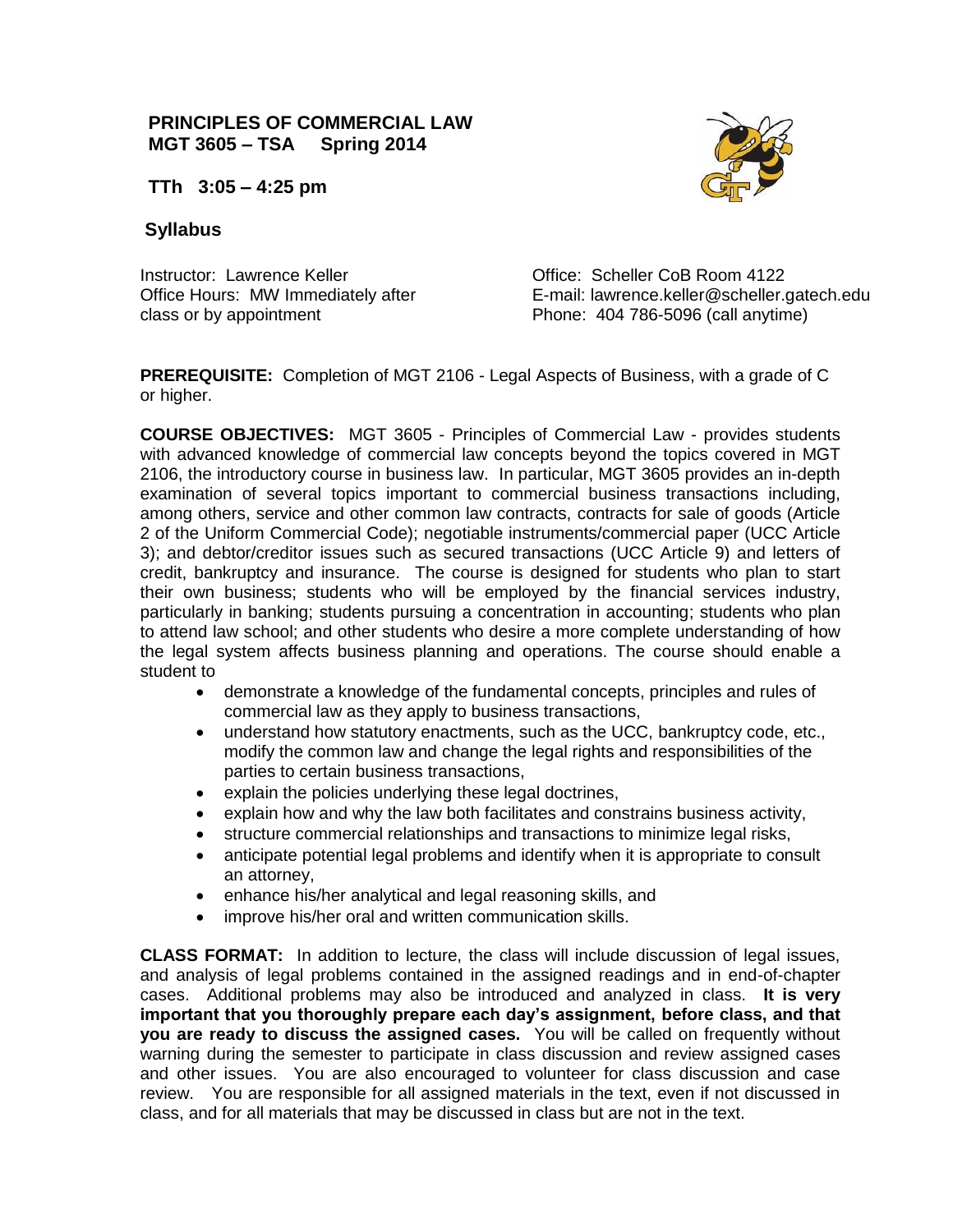**TEXT:** Anderson's Business Law and the Legal Environment, **Standard Volume**, by Twomey & Jennings (**21th ed**. 2011). **(Do not purchase the newer 22nd edition. Do not confuse the Standard Volume with the Comprehensive Volume of the same book.) Please bring your textbook to each class or, at the very least, the pages that contain the case problems assigned for that class.** Rental and e-book versions of the text are available at [http://www.cengagebrain.com/shop/ISBN/9780324786682?cid=APL.](http://www.cengagebrain.com/shop/ISBN/9780324786682?cid=APL) There are also a number of used books available on-line at significant savings. (See, e.g., Amazon.com) Barnes & Noble may also have used copies.

## *CLASS POLICIES*

**ATTENDANCE:** Attendance is very important for success in this class. You are expected to be present for each class, and prepared to participate in class discussion. Extra credit will be given to those students who meet an attendance target as explained below. Absences will also affect your final course point total as explained below. All absences will be considered unexcused absences unless they are for the following reasons **which must be documented**: (1) illness; (2) death or illness in the family; (3) jury duty; (4) military obligation; (5) obligation to attend an Institute sponsored event (such as stated in a GTAA travel letter); or (6) religious holiday. If at all possible, please let me know ahead of time if you will be absent from a class. **A student who leaves class early, or arrives more than 10 minutes late, will be counted absent (unexcused), regardless of whether the student was present when attendance was taken, unless the student has instructor's permission to leave early or arrive late.** 

**DISABILITY OR SPECIAL NEEDS:** Please let me know if you have a disability or special need that requires accommodation. Georgia Tech offers accommodations to students with disabilities. If you need a classroom accommodation, please make an appointment with the ADAPTS office (see http://www.adapts.gatech.edu).

**ACADEMIC HONESTY: You will be held to the highest standards of integrity on tests, papers and all other written work. Violations of the GT Academic Honor Code will be referred to the Georgia Tech Office of Student Integrity.** Code violations include, but are not limited to, the following:

- Plagiarizing on written assignments; "plagiarizing" is defined by Webster's as "to steal and pass off (the ideas or words of another) as one's own" or "use [another's production] without crediting the source;"
- Collaborating with another person on a class assignment (unless such collaboration is expressly permitted by the instructor);
- Copying answers off of another person's test, or otherwise collaborating with another person on a test;
- Signing someone in (or having someone sign you in) on a class attendance sheet;
- Using, without prior authorization from the instructor, any previous semester course materials, such as tests and any other course work.

If you have any questions involving these or any other Academic Honor Code issues, please consult me or www.honor.gatech.edu.

**MAKE-UP EXAMINATIONS:** Generally, make-up exams are **not allowed.** Whether or not a student will be allowed to take a make-up examination is within the discretion of the instructor. Except in the instance of a documented medical reason or family emergency, notice of an intended absence from an announced examination with a full explanation of a compelling reason must be given **prior** to the examination to be missed. **Quizzes cannot be made up regardless of the reason for the absence.**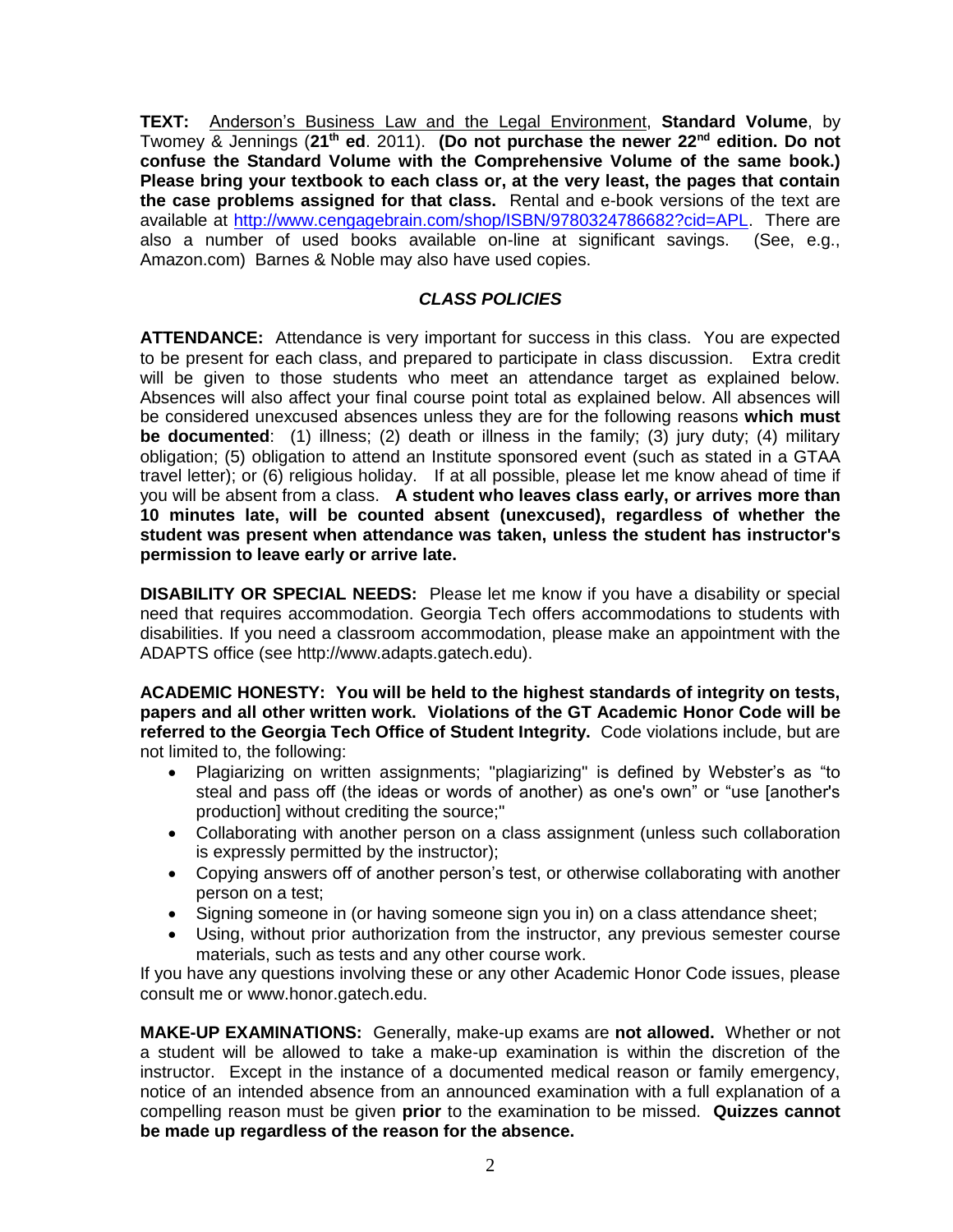**LEGAL DISCLAIMER:** Any and all opinions or statements as to legal matters made by the instructor are for classroom purposes only, and are never to be taken or construed as dispensing legal advice. This includes conversations with students, whether during or outside class. The instructor is not permitted to provide personal legal advice to students. Under no circumstances will an attorney - client relationship exist between the instructor and a student.

### **T-SQUARE: This syllabus, lecture slides, class handouts, assignments, practice tests and other materials relevant to the course will be made available on T-Square. It is the student's responsibility to check T-Square on a regular basis.**

**CLASS BREAKS:** A two-minute break will be provided at approximately the midpoint of the class period during most classes. It is entirely within the instructor's discretion whether to provide a break for any given class. On days during in which a break is provided students are expected not to leave the classroom at any other time during the period.

**USE OF ELECTRONIC DEVICES PROHIBITED: ALL ELECTRONIC DEVICES (e.g., cell phones, smartphones, laptops, tablets and similar devices) that can be used to view Internet web pages, or to communicate voice, data, text or graphic messages, MUST BE TURNED OFF AND PUT AWAY during class. The ONLY exception to this policy is that, if a student has an e-book version of the text book, the student may use a laptop when case problems or CPA questions are being reviewed in class. The laptop must be closed at all other times. Students who wish to use their laptop for this limited purpose must request permission from the instructor by email. The request should include the student's understanding that his or her laptop will be closed at all times other than to access case problems or CPA questions as discussed above.**

#### **MISCELLANEOUS POLICIES:**

- Be punctual for class. Tardy students miss course announcements and disrupt the learning process for other students. Moreover, as explained above, late students are subject to being marked absent for the class. If you do arrive late, enter and take a seat quietly.
- Be courteous don't talk or whisper to others in class, or otherwise engage in behaviors that disrupt the instructor or your classmates.
- You may eat or drink in class if you can do so quietly.

## *ASSIGNMENTS AND EVALUATIVE CRITERIA*

**GRADE DETERMINATION:** Grades are based on performance as measured by points earned based on exam results, quizzes, class participation, and a contract drafting assignment. The following points will be assigned to each grade component:

| Midterm Exam:               | 150 |
|-----------------------------|-----|
| Final Exam:                 | 300 |
| Quizzes:                    | 100 |
| Case Problem Assignments:   | 200 |
| <b>Contract Assignment:</b> | 200 |
| <b>Secured Transactions</b> |     |
| Assignment:                 | 50  |
| Attendance Extra Credit:    | 25  |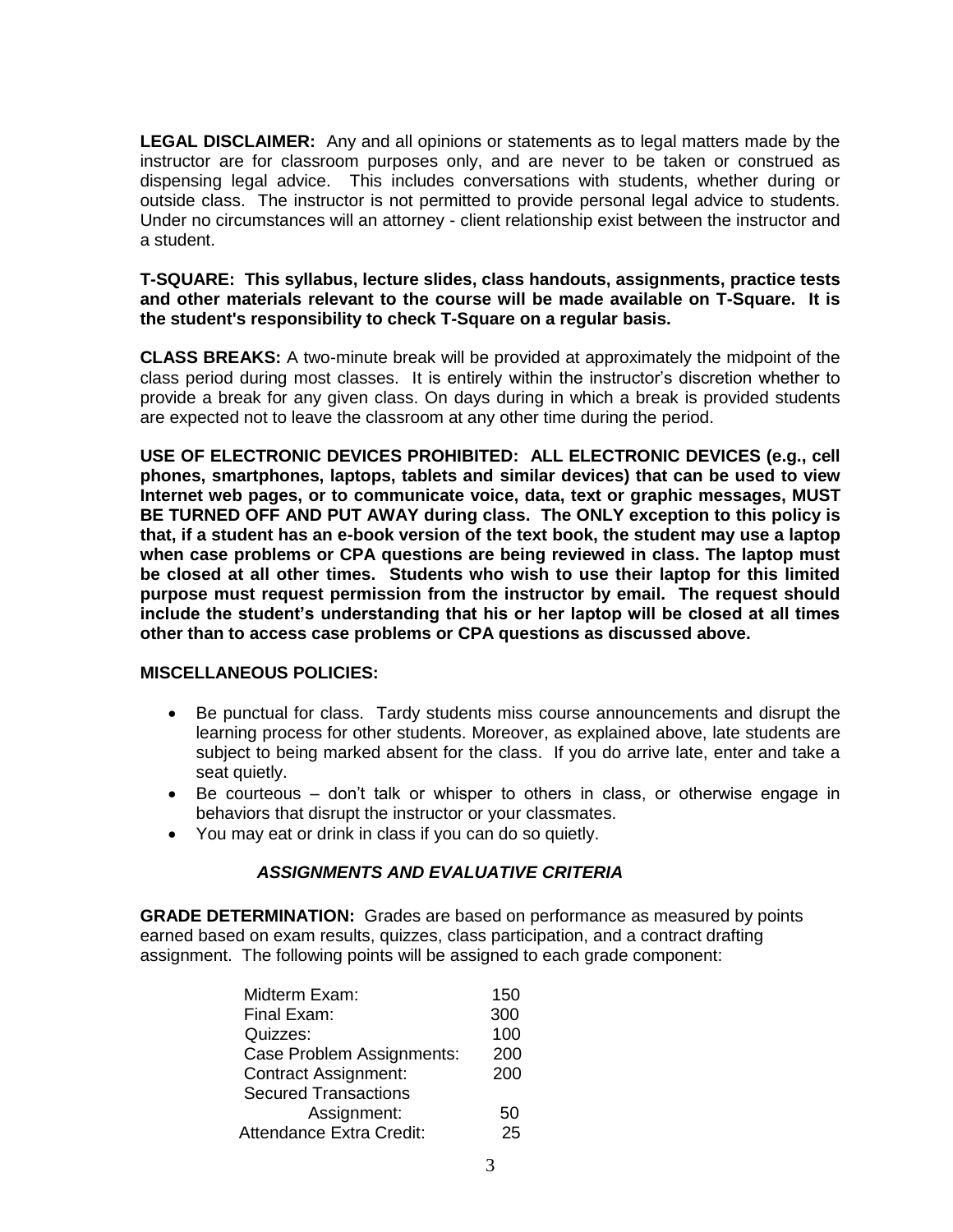Total Possible Points: 1025

Points will be converted into letter grades as follows:

| A | $900 - 1000 +$ |
|---|----------------|
| R | 800 - 899      |
| C | 700 - 799      |
| D | $600 - 699$    |
| F | below 600      |

**EXAMS:** There will be one midterm and a final exam. The exams will consist of multiplechoice and true-false questions, and possibly matching and/or short answer questions. The questions will be drawn from the text, lectures and class discussion. The final exam will test the subject areas covered since the mid-term exam; it will not be cumulative. The exams will emphasize the application of law to facts that arise in business situations, although some questions may be definitional in nature. **For each exam, you may bring in one 8 1/2 by 11 piece of paper on which (using both sides) can be anything you believe will help you on the test - e.g., summary of notes, lecture slides.** At the instructor's discretion, the opportunity to earn extra credit points might be available on an exam. Exams will not be returned, but questions that were not answered correctly by a substantial portion of the class will be reviewed in class. Students may review their individual exams by appointment with the instructor.

**QUIZZES:** To help you master the material in smaller chunks, there will be **FIVE unannounced** quizzes. **Each quiz will be worth TWENTY-FIVE points. Your lowest quiz score will be dropped from your total quiz score calculation.** Unlike test items that focus on using law to solve business problems, quiz questions will primarily emphasize legal definitions and terminology. **Quizzes will usually be given at the beginning of the class, but may be given later in the period at the instructor's discretion. TEN minutes will be allotted to the completion of each quiz. Students arriving late will not be given additional time to complete a quiz. If you are absent when a quiz is given, it cannot be made up, regardless of whether your absence was excused or unexcused.** Quizzes will be reviewed in class immediately after completion.

**CASE PROBLEM ASSIGNMENTS:** At the end of each chapter there are case problems which are assigned in the Tentative Course Outline below. **You will be completing and submitting electronically the assigned case problems for each chapter starting with Chapter 12. The due date and time for each of the 20 case problem assignments will be posted on T-Square. YOU MUST COMPLETE THE CASE ASSIGNMENTS WITHOUT ANY ASSISTANCE FROM CLASSMATES OR OTHER INDIVIDUALS; COLLABORATION IS NOT PERMITTED, AND ANY VIOLATION OF THIS REQUIREMENT WILL BE REPORTED TO THE OFFICE OF STUDENT INTEGRITY. Late submissions will not be accepted, except due to a confirmed technical issue with T-Square, or where you provide documentation that you could not work on a case problem assignment due to an event that qualifies as an excused absence as defined above. You should be prepared to discuss each case problem in class, and will be called on randomly to do so from time to time. The assignments will be evaluated based solely on two scores – 10 points and zero points. You will receive the maximum 10 points for any assignment that is timely submitted so long as you have answered ALL of the assigned problems, and ALL of your answers are complete and reflect reasoned**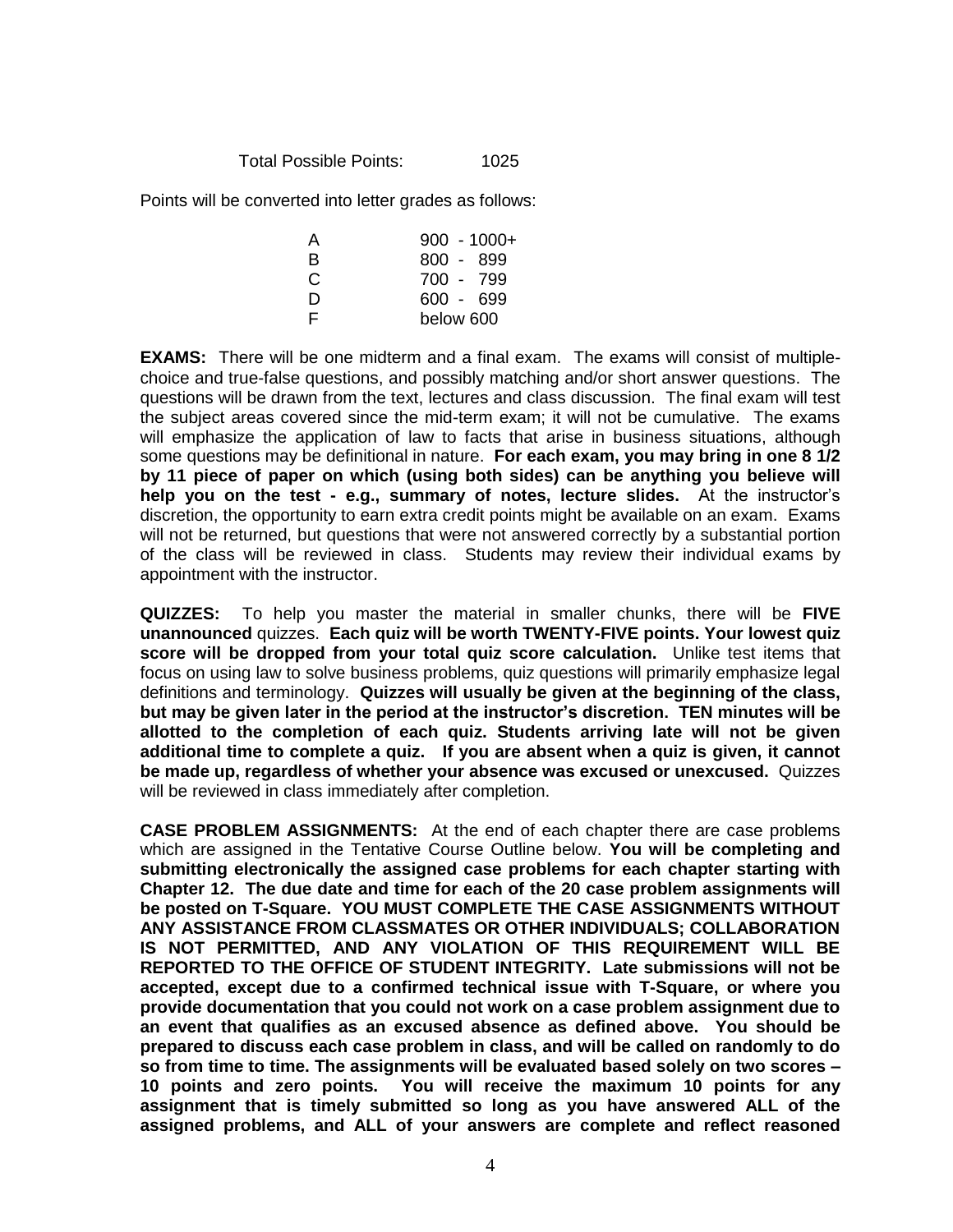**analysis in light of the facts set forth in the case problem and, where appropriate, principles and concepts discussed in the text. (It will be difficult to receive credit for a case problem assignment if you have not read the assigned material in the text before completing the assignment.) You will receive zero points for a case problem assignment that is not submitted by the due date and time, is incomplete, or where one or more of the assigned problems do not reflect reasoned analysis in light of the facts set forth in the case problems and, where appropriate, principles and concepts discussed in the text.** Please note that the Tentative Course Outline below assigns CPA questions along with the case problems. You do not need to submit answers to the CPA questions with your case problem assignments, although it is highly recommended that you review the CPA questions so that you can intelligently discuss them is class.

**CONTRACT ASSIGNMENT:** You will be asked to draft a contract based on a factual situation to be provided to you. The purpose of this exercise is to allow you to apply principles of law learned in the course to a "real life" situation. You will not be expected to "write like a lawyer." You will, however, be graded on the substance of the contract you drafted as well as your ability to express yourself in a clear, concise and organized manner. Further instructions concerning the contract assignment will be provided in class.

**SECURED TRANSACTIONS ASSIGNMENT:** The secured transactions assignment relates to the material in Chapter 34. In the assignment you will answer a series of questions based on the application of legal principles to a fact situation. Further instructions concerning the secured transaction assignment will be provided in class.

**ATTEDANCE POLICY AND EFFECT OF ABSENCES ON FINAL POINT TOTAL:** As noted above, regular class attendance is very important for success in this class. You may have up to two unexcused absences without any effect on your final grade. **For each unexcused absence in excess of two, TWENTY-FIVE points will be deducted from your final grade. See the definitions for excused and unexcused absences above.**  Please keep in mind that you are provided with two "free" unexcused absences to cover times when there might be a good reason not to attend class – you don't feel well, but you are not sick enough to go to the student health service; you need to attend your sister's wedding, etc. – but the absence is not considered to be an excused absence as defined above. If you have already used up your two "free" unexcused absences, an additional unexcused absence will count against your final point total regardless of the reason for the absence. Thus, you should use your "free" unexcused absences wisely.

**EXTRA CREDIT FOR EXEMPLARY ATTENDANCE: If you have NO UNEXCUSED ABSENCES during the semester TWENTY-FIVE extra points will be added to your final point total.**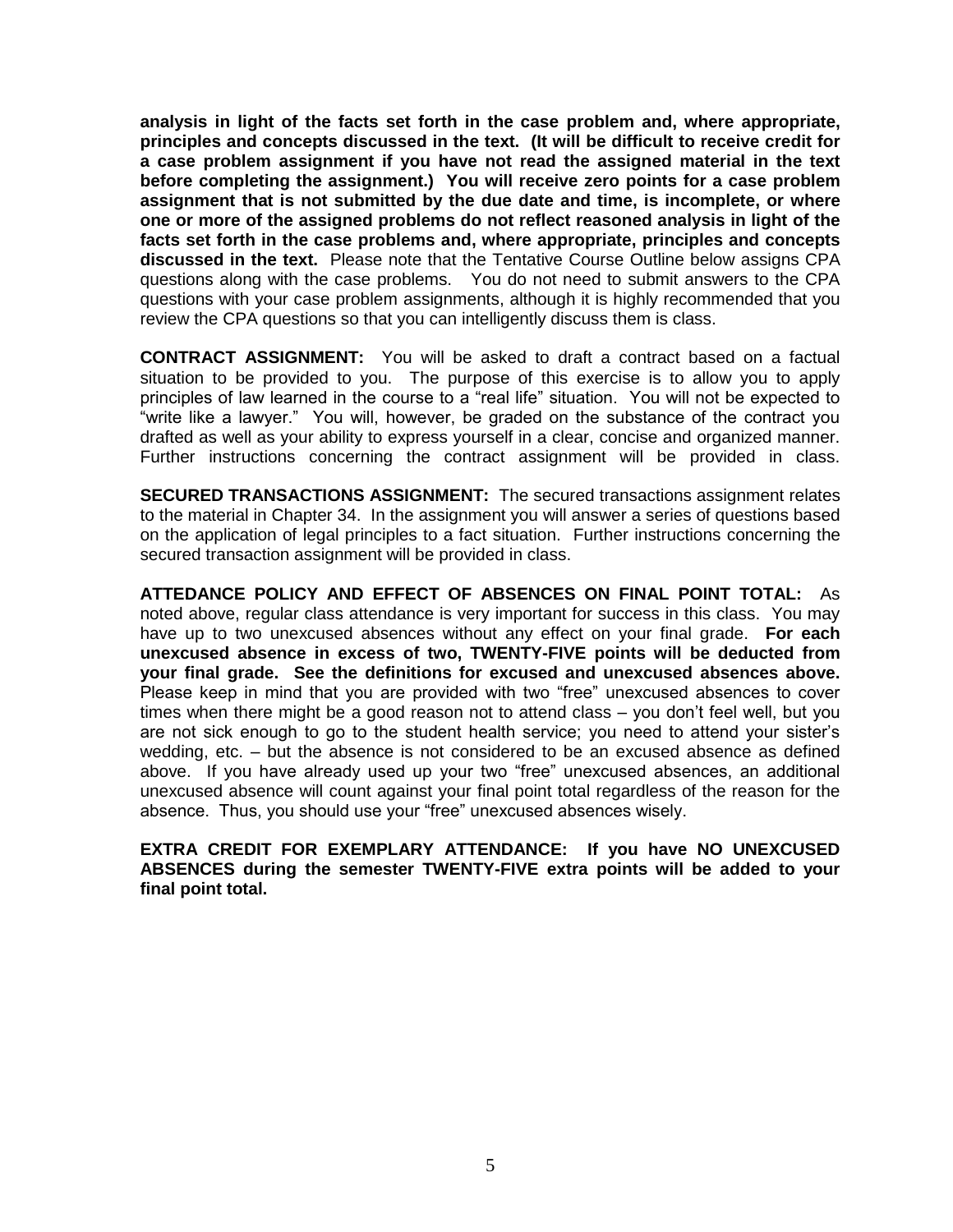### **TENTATIVE COURSE OUTLINE**

**Page numbers refer to the 21th edition of the Standard Volume of the textbook. Case problems and CPA questions can be found at the end of the assigned chapter. The course outline is tentative and is subject to change. Departures from the outline (e.g., additions, deletions, changes to due dates) as well as any corrections (typographical errors, wrong page numbers) will be announced in class. You are responsible for all assigned readings whether or not they are discussed in class.**

| Week of<br>(date shown is Monday) | <b>Subject Areas and</b><br>Due Date of Major Assignments | <b>Reading and Problem</b><br><b>Assignments</b>                              |
|-----------------------------------|-----------------------------------------------------------|-------------------------------------------------------------------------------|
|                                   | Course Introduction & Syllabus Review                     |                                                                               |
|                                   | <b>Contracts - Common Law</b>                             |                                                                               |
| January 6                         | Nature and Classes of Contracts                           | Ch 12, Case Probs 2, 8, 9 - 13,<br><b>CPA Question 1</b>                      |
|                                   | Agreement: Offer and Acceptance                           | Ch 13, Case Probs 1 - 3, 5, 6, 9,<br>11 - 13, CPA Questions 1 - 3             |
| January 13                        | <b>Capacity and Genuine Assent</b>                        | Ch 14, Case Probs 1, 2, $6 - 8$ ,<br>10 - 14, CPA Questions 1 - 2             |
|                                   | Consideration                                             | Ch 15, Case Probs 1, 4 - 6, 8, 10<br>$-15$                                    |
|                                   |                                                           |                                                                               |
|                                   |                                                           |                                                                               |
|                                   | Monday, January 20                                        | Martin Luther King Holiday -<br><b>No Class</b>                               |
| January 20                        | Legality and Public Policy                                | Ch 16, Case Probs 2 - 5, 7, 8, 9,<br>11 - 13, CPA Questions 1                 |
|                                   | Writings and Interpretation of Contracts                  | Ch 17, Case Probs 1, 2, 3, 5 - 7,<br>9 - 11, 13 - 15, CPA Questions 1<br>$-3$ |
| January 27                        | <b>Third Persons and Contracts</b>                        | Ch 18, Case Probs 3 - 5, 7 - 9,<br>11, CPA Questions 1 and 2                  |
|                                   | <b>Contract Assignment Distributed</b>                    |                                                                               |
|                                   |                                                           |                                                                               |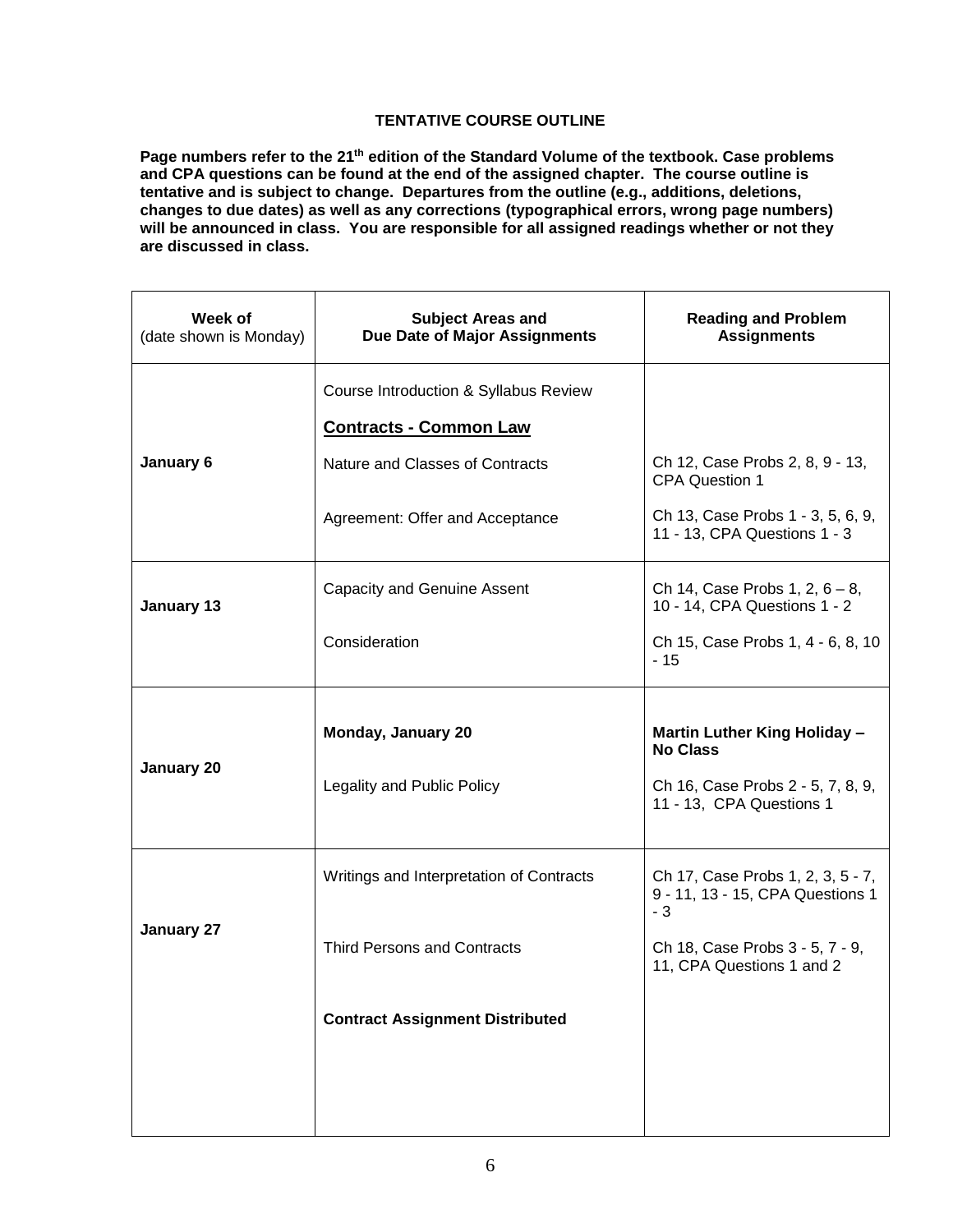|                    | <b>Discharge of Contracts</b>                                       | Ch 19, Case Probs 1, 4 - 6, 8,<br>10, 11, 13 - 15, CPA Questions<br>1                     |
|--------------------|---------------------------------------------------------------------|-------------------------------------------------------------------------------------------|
| <b>February 3</b>  | <b>Contract Breach and Remedies</b>                                 | Ch. 20, Case Probs 1 - 3, 5 - 7,<br>10 - 12, 14, 15, CPA Questions<br>$1 - 3$             |
|                    | Catch-Up (if necessary), Review and<br><b>Practice Test</b>         |                                                                                           |
| February 10        | <b>MIDTERM EXAM - Wednesday, February</b><br>$12 \,$                | Chapters 12 - 20                                                                          |
|                    | <b>Contracts for the Sale of Goods, UCC</b><br><b>Article 2</b>     |                                                                                           |
| <b>February 17</b> | Nature and Form of Sales<br>Exam Review                             | Ch 23, Case Probs 1, 2, 4 - 8,<br>11, CPA Questions 1 - 4                                 |
| <b>February 24</b> | Passage of Title and Risk of Loss                                   | Ch 24, Case Probs 1, 2, 4, 6, 8,<br>11, 12 - 14, CPA Questions 1 - 5                      |
|                    | Warranties                                                          | Ch 25 (pp. 555 – 568 only),<br>Case Probs 2, 3, 7, 10, 11, 13 -<br>15, CPA Questions 1, 2 |
| March <sub>3</sub> | <b>Obligations and Performance</b>                                  | Ch 26, Case Probs 4, 5, 8 - 10,<br>12, 14, 15, CPA Questions 1 - 4                        |
|                    | Remedies for Breach of Sales Contracts                              | Ch 27, Case Probs 1, 8, 10, 15,<br>CPA Questions 2, 3                                     |
|                    | <b>Negotiable Instruments, UCC Article 3</b>                        |                                                                                           |
|                    | Kinds of Instruments, Parties and<br>Negotiability                  | Ch 28, Case Probs 7 - 12, 15,<br>CPA Questions 1 - 4                                      |
|                    | Wednesday, March 5, 12:00 pm                                        | <b>CONTRACT DRAFTING</b><br><b>ASSIGNMENT DUE</b>                                         |
|                    | <b>Transfer of Negotiable Instruments</b>                           | Ch 29, Case Probs 2, 5, 7 - 11,<br>14, 15, CPA Questions 1 - 4                            |
| March 10           | Liabilities of Parties under Negotiable<br>Instruments and Defenses | Ch 30, Case Probs 1, 2, 5, 7, 9,<br>11 - 15, CPA Questions 1, 2, 4, 5                     |
| March 17           | <b>Spring Break</b>                                                 | <b>No Class</b>                                                                           |